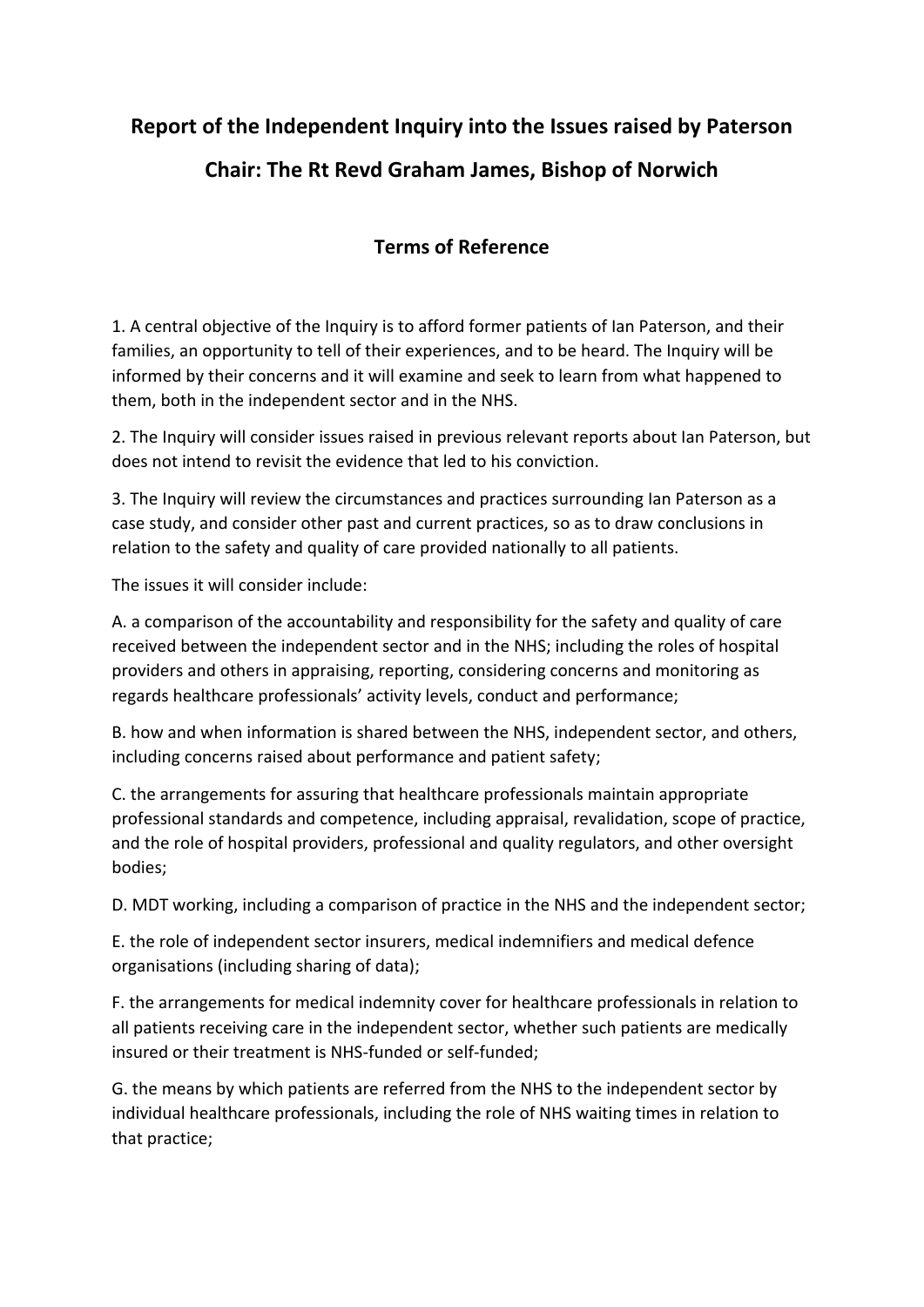H. the adequacy of the response to patients following adverse incidents, including clinical recall, in both the independent sector and the NHS; and

I. any other significant matters that may arise during the course of the Inquiry.

4. The Inquiry will be restricted to matters concerning the treatment of patients in the independent sector and the NHS in England.

5. The Inquiry will:

A. produce a report which will provide an overview of the information it has reviewed, and which will set out any findings of fact it has made and its recommendations;

B. compile an annex to the report detailing the experiences of patients and their families; and

C. if information is obtained in the course of the Inquiry, report any instances of apparent collusion or other conduct of concern (including conduct that indicates the potential commission of criminal or disciplinary offences) to the relevant employer(s), professional or quality regulator(s), and/or the police for their consideration. The Inquiry does not have the power to impose disciplinary sanctions or make findings as to criminal or civil liability.

# **Report Contents**

The report is 238 pages long.

The first two sections give an introduction to the background and the format of the Inquiry.

The third chapter is a chronological series of patient / family member accounts from patients of Paterson from the early 1990s to the early 2010s. 211 people told the Inquiry about their experience as a patient of Paterson or about the experience of a member of their family who had been treated by him. Of the patients themselves, 80 were treated in the NHS, 92 were treated in the independent sector and five were NHS patients treated in the independent sector.

The report then considers four specific areas:

Safety and quality of care

Responding when things go wrong

Working with others to keep patients safe

Governance, accountability and culture

The summaries of each section and the report recommendations are summarised below: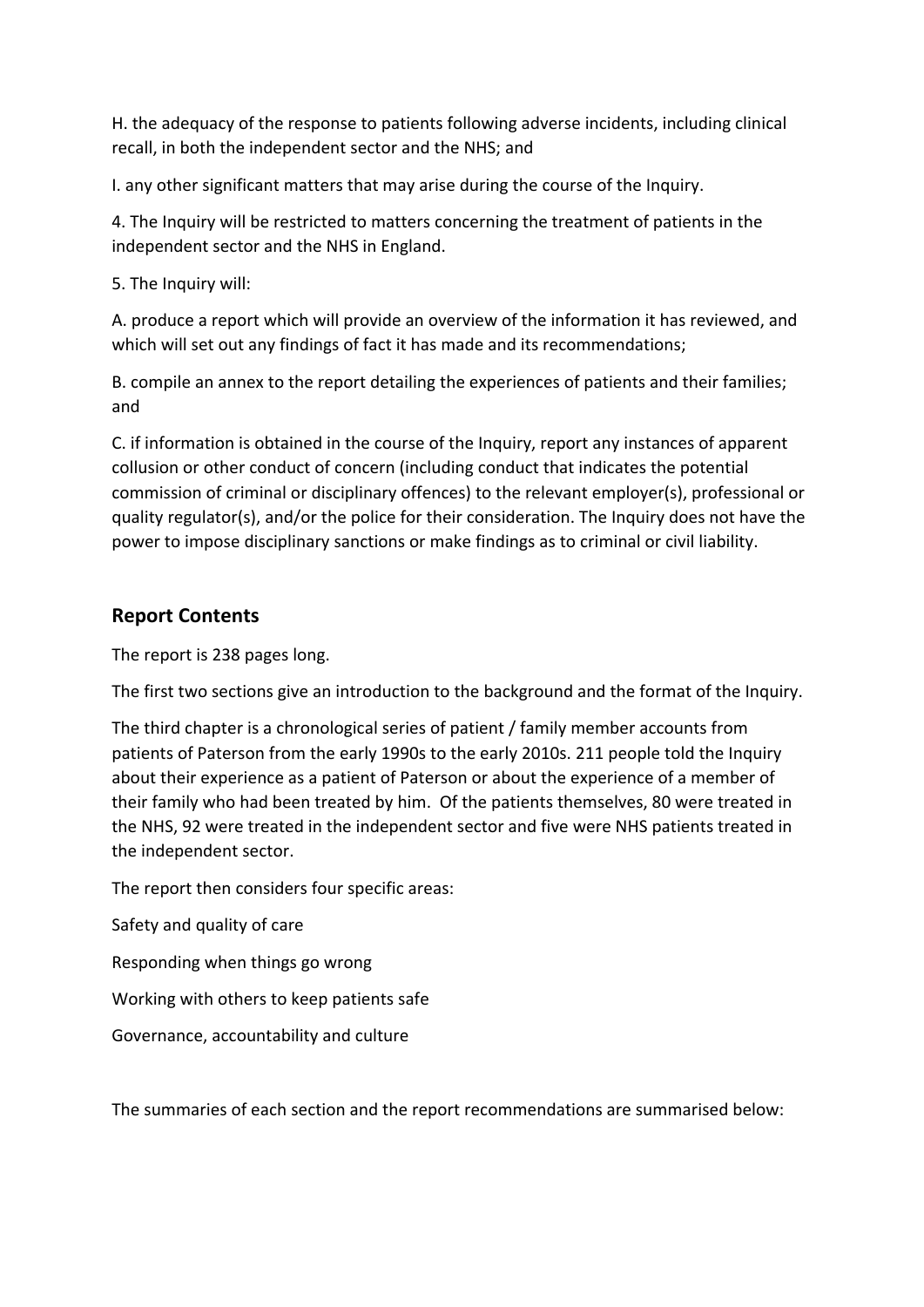# **Safety and quality of care**

The care patients received from Paterson was not always safe or appropriate. The CSMs he performed were not acceptable clinical practice.

In many cases, patients had treatment that was not complete, or necessary, or which was harmful, and this led to long-term avoidable health issues and may have contributed to some deaths.

We also heard accounts of cases where Paterson performed surgeries and procedures which he was not qualified to do or was restricted from doing.

Paterson manipulated and lied to people. He broke the rules to facilitate his malpractice.

Paterson often failed to obtain consent from his patients, and then did not properly discuss their treatment with other healthcare professionals.

Checks and balances designed to ensure safety of care at the hospitals where Paterson practised were inadequate or were not followed, and this allowed him to continue with unsafe and unnecessary treatment which harmed patients.

Checks and balances which have been put in place since Paterson practised, and which may have detected his malpractice, are not universal or uniform across the NHS and independent sectors. It is our opinion that it remains possible for poor or unsafe practice to be undetected today.

### **Responding when things go wrong**

When things go wrong, the response should be swift, adequate and ensure that patients are safe. There were a series of failures to respond well – in both Spire and HEFT – and a sense of responsibility to do the right thing for patients was lacking.

Patients felt that both their recall and the reaction to their complaints were dealt with too slowly.

It was difficult for patients to raise concerns at HEFT and with Spire. There was a lack of information and transparency to support them in doing so. Routes to escalate concerns were not visible to patients.

The response to patients who raised concerns was inadequate in both sectors. It was defensive, not patient-focused on an individual basis, and did little to recognise the distress, worry and anger patients were experiencing.

There is inequity between patients treated in the NHS, who have a right to escalate a complaint to the Ombudsman for independent investigation, and private patients treated in the independent sector, who do not have this right. Moreover, private patients appear to be unaware that they do not have this level of protection.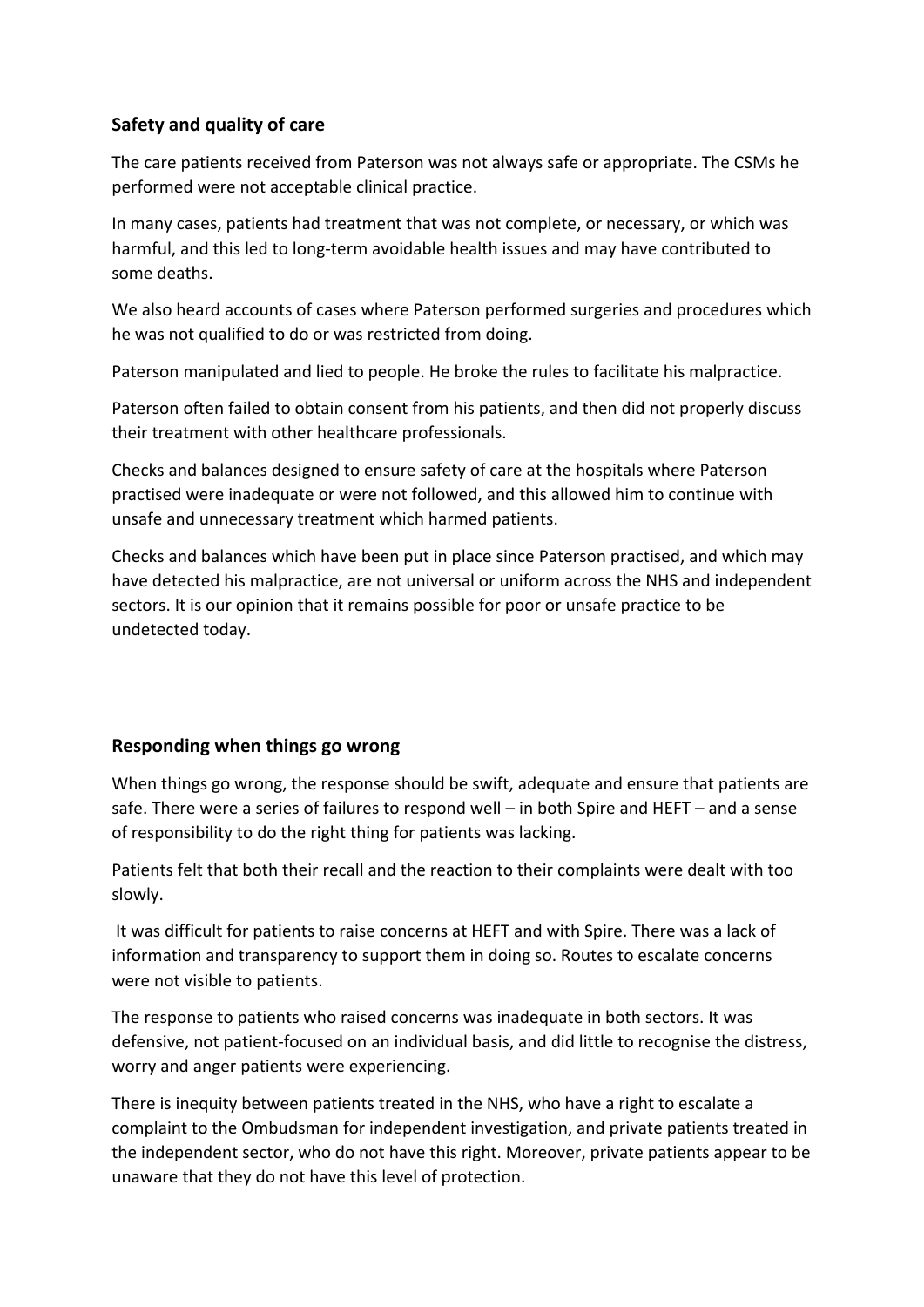Opportunities to stop Paterson practising in response to concerns raised by healthcare professionals in the NHS were missed on a number of occasions, and for a sustained period of time. Connections were not made between individual incidents, to the detriment of patient safety.

There is a strength of feeling amongst healthcare professionals that raising concerns will come at a personal cost to them. This perception continues, despite recent measures to empower and protect healthcare professionals and other staff who raise concerns.

The recall of patients was generally inadequate, not-patient focused, and lacked transparency in both the NHS and independent sector. Due consideration wasn't given to patients' emotional and psychological needs in either sector, and the particular needs of patients who were wrongly diagnosed with cancer by Paterson at Spire were ignored.

We are not convinced that all patients who should have been recalled have been contacted. UHB has gone some way to rectifying this by reviewing all Paterson's surviving mastectomy patients and providing them with ongoing care, where necessary. This has not been replicated by Spire.

There is a lack of guidance to the healthcare sector on good practice when recalling patients for review of their care following adverse incidents.

Many patients made claims for compensation as a last resort. They had mixed experiences in doing so. In the NHS, claims were settled quickly, with liability sorted out in the background. This was not the case in the independent sector where disputes about who was liable delayed payments being made to patients, causing them further distress. There is no safety net for private patients in the independent sector where indemnity cover for doctors is discretionary.

The MDU used its discretion to withdraw cover in relation to Paterson because his malpractice was deemed criminal activity. This was a failing of the system to provide adequate support to patients when they had been through significant trauma.

Private medical insurance companies funding care for patients at Spire, told us that they did not and could not spot any concerns about Paterson from the data they collect. We were surprised by this, given the high number of procedures and diagnostic tests he carried out in a single hospital.

### **Working with others to keep patients safe**

Whilst things have improved in relation to sharing concerns and sharing information since the time of Paterson, and continue to do so, it would be wrong to say that systems in place today would identify and stop another Paterson at an early stage.

The information shared about private healthcare has improved but is still limited in scope, not universally submitted by all private healthcare providers, is not available to the public and cannot currently be easily compared alongside NHS data.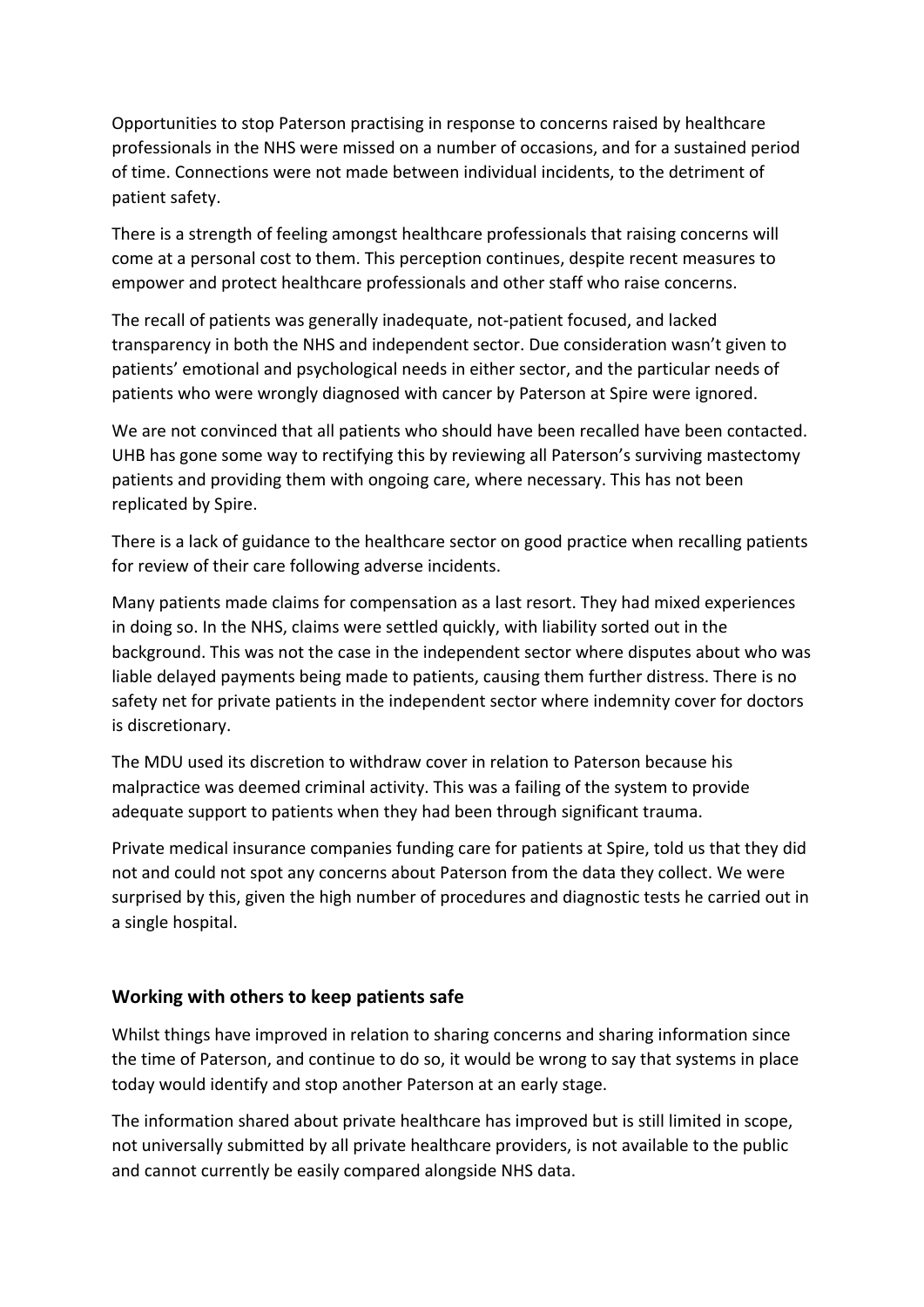There were many instances where information was either not shared with the GP or between providers, or the information was incomplete, making it difficult to identify concerns.

There is still some confusion as to when concerns should be shared and what the threshold should be.

The responsible officers' framework is more likely to result now in sharing issues, but the independent sector told us the NHS was poor in relaying concerns to them.

The independent sector is not considered in national patient safety plans and initiatives and is excluded from submitting data alongside NHS providers for many national clinical audits, clinical registries and other national data collections.

There are barriers to information sharing, including information governance considerations, commercial sensitivity and differing standards which need to be overcome.

The healthcare system is regulated by the CQC, NMC and GMC. However, despite this regulated landscape, Paterson's malpractice continued over a sustained period within the context of concerns being known about him at HEFT since 2003. All the regulators appeared to be waiting for someone else to act. It is our view that in this case, the regulation of the healthcare system failed.

The regulators (GMC, NMC, CQC) and the PSA have told us that it is less likely to happen now. From the evidence we have heard, it is our opinion that this is not the case.

The roles of the different regulators need to be more clearly explained to the public and each should improve its patient focus and ensure better signposting of patients to the appropriate body.

# **Governance, accountability and culture**

The boards of HEFT and Spire were remote from front-line healthcare professionals and patients when Paterson was practising, and for some years afterwards.

Clinical leadership at board level is lacking in listed companies operating in the independent sector.

Paterson could have been stopped from practising in 2003, and should have been stopped in 2007 rather than 2011.

There is inequity in the treatment of patients at Spire Parkway and surviving mastectomy patients treated at HEFT. Patients treated at HEFT have had a review of their case, had this communicated to them and have been provided with ongoing care, if necessary. This has not been the case for patients treated at Spire Parkway.

Paterson exploited patients' fear of waiting for treatment and their fear of having cancer. There was little information available to patients to help them understand the reality of how long they would need to wait for NHS treatment.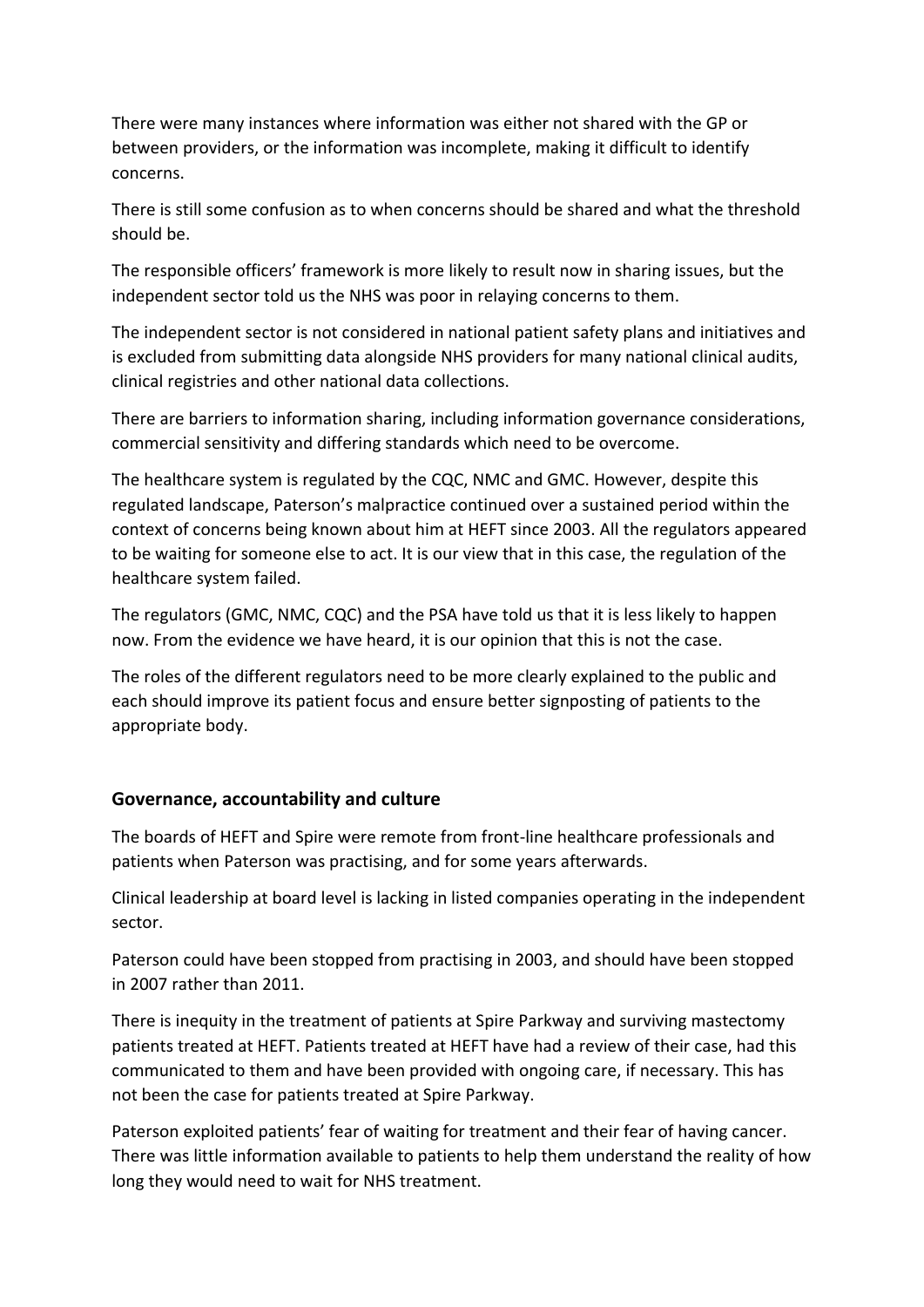Paterson behaved in ways that were not acceptable or were inappropriate in a hospital or clinical setting. This behaviour appears to have been tolerated and we did not hear evidence that he was challenged by some healthcare professionals who should have done so.

There was a lack of curiosity about Paterson from his colleagues and those in charge of HEFT and Spire for a sustained period of time. This had devastating consequences for patients.

# **Recommendations**

We note that there were many regulations and much guidance in place during Paterson's years of practice. It is significant that a lot of these were disregarded or ignored by Paterson and others. There is no single legislative or regulatory fix which would ensure safety for all patients in the future. In making these recommendations, we assume that existing regulations and guidance will be followed and enforced. The recommendations which follow arise from evidence that we have heard in the course of the inquiry.

### **Information to patients**

We heard from patients that much of the information they received about Paterson was unreliable, and the result of hearsay and an inflated local reputation. Patients had no means of independently testing or verifying the information they received. We heard that patients would welcome a single source of information relating to each consultant's practice. This was endorsed by a significant number of witnesses, including those who had a managerial or clinical responsibility for consultants.

### *Recommendation 1*

*We recommend that there should be a single repository of the whole practice of consultants across England, setting out their practising privileges and other critical consultant performance data, for example, how many times a consultant has performed a particular procedure and how recently. This should be accessible and understandable to the public. It should be mandated for use by managers and healthcare professionals in both the NHS and independent sector.*

### **Government response – accept in principle**

Significant progress has been made on the collection of consultant performance data in the independent sector and the NHS. In 2018, the [Acute Data Alignment Programme](https://digital.nhs.uk/about-nhs-digital/our-work/acute-data-alignment-programme) (ADAPt) was launched to move towards a common set of standards for data collection, performance measure methodologies and reporting systems across the NHS and the independent sector, with potential to be fully implemented by 2022 to 2023.

This data will be made available for managers and healthcare professionals across the system to help support learning and identify outliers.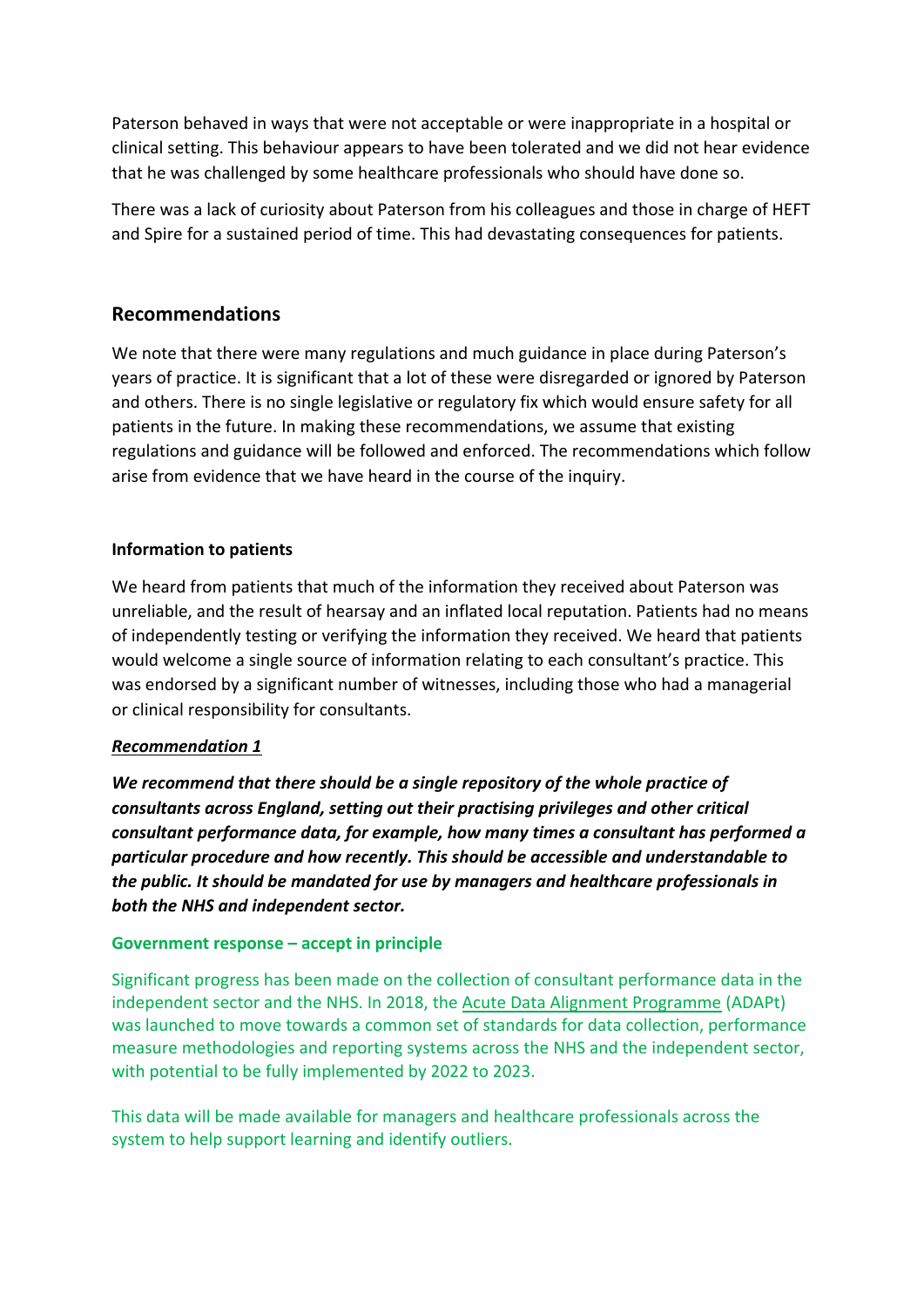Over the next 12 months, we commit to reaching a decision with key stakeholders on what information can be published and whether further government action will be needed to achieve this.

Patients told us that Paterson had given information about them in the letters he sent to GPs which was different from what he had said at their consultation, but they had not seen these letters at the time. Such letters are routinely sent to GPs after consultation or treatment but are not always written in a way which is easy to understand.

### *Recommendation 2*

*We recommend that it should be standard practice that consultants in both the NHS and the independent sector should write to patients, outlining their condition and treatment, in simple language, and copy this letter to the patient's GP, rather than writing to the GP and sending a copy to the patient.*

### **Government response – accept**

Guidance across the healthcare system now states that consultants should write directly to patients and in a way that they understand. Key stakeholders have committed to writing to their members to encourage uptake.

Over the next 12 months, we will explore with providers how their systems can change to make the process of writing to patients easier for healthcare professionals and how this can be monitored.

There are differences in how the NHS and the independent sector are organised. In the independent sector, consultants are not usually employed by the private hospitals, and have to make their own arrangements for clinical indemnity. In addition, most private hospitals do not have intensive care units on site. Patients who require intensive care, or have need for emergency treatment, are usually transferred to an NHS hospital. These differences were not apparent to patients who spoke to the Inquiry at the time they chose to be treated privately by Paterson.

### *Recommendation 3*

*We recommend that the differences between how the care of patients in the independent sector is organised and the care of patients in the NHS is organised, is explained clearly to patients who choose to be treated privately, or whose treatment is provided in the independent sector but funded by the NHS. This should include clarification of how consultants are engaged at the private hospital, including the use of practising privileges and indemnity, and the arrangements for emergency provision and intensive care.*

### **Government response – accept**

The government will commission the production of independent information to make people aware of the ways in which their private care is organised differently from the arrangements in the NHS. Created in partnership with patients, families and carers, this will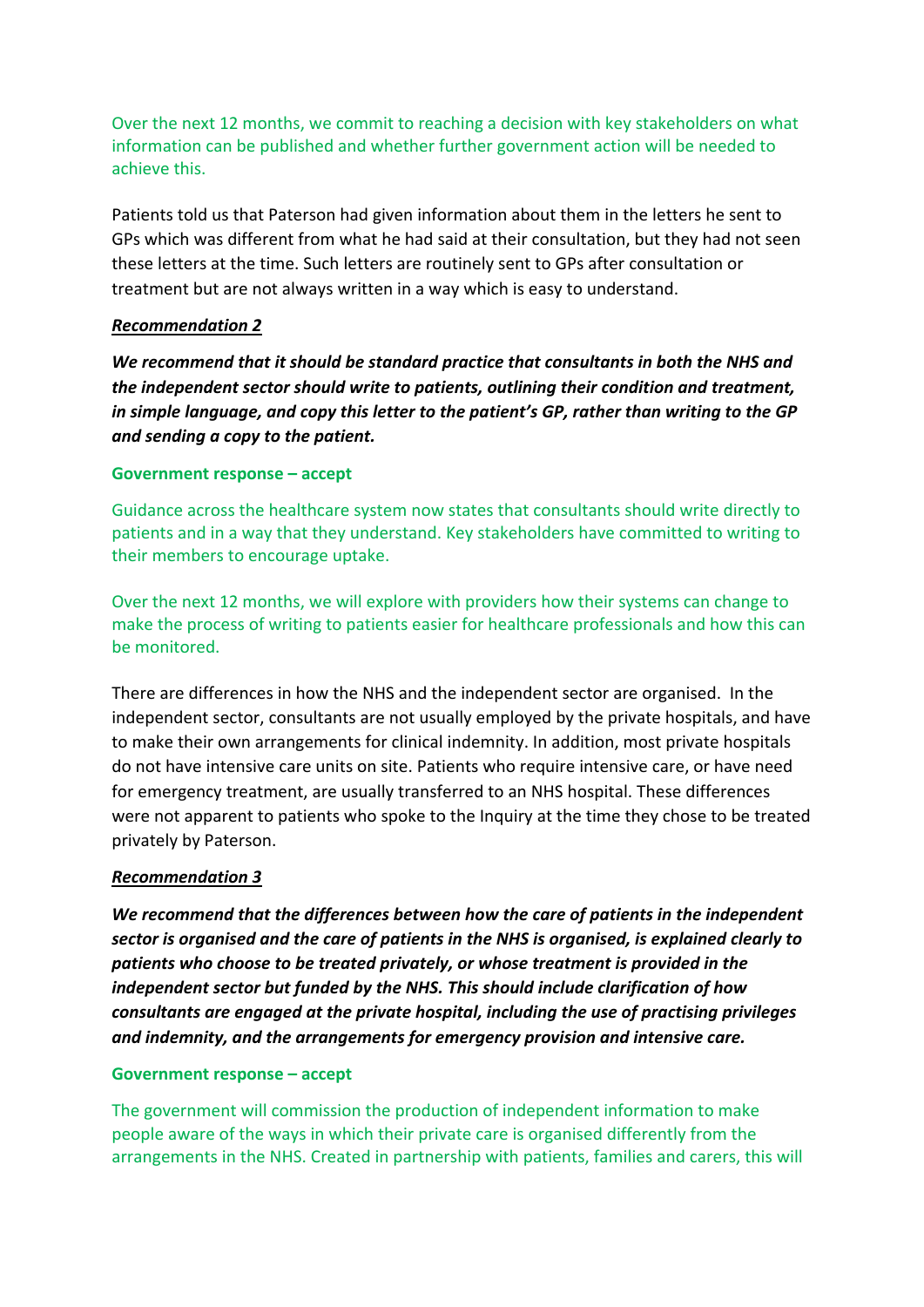be published in 2022 and will include expert views on a range of relevant areas that are backed by data and evidence.

### **Consent**

We heard that patients often felt under pressure to decide to go ahead with surgery. Their options for treatment, including the risks associated with any procedure, were not explained clearly to them before they gave consent for surgery. This was out of line with existing guidance, which sets out that patient consent must be voluntary, informed, and that the patient must have the mental capacity to understand what they are consenting to. Even in the case of patients who need surgery quickly, the Inquiry's clinical panel advised us that patients need a short period of time to reflect on their diagnosis and treatment options to ensure they are giving informed consent for their treatment. We understand that the GMC is also considering this issue.

### *Recommendation 4*

*We recommend that there should be a short period introduced into the process of patients giving consent for surgical procedures, to allow them time to reflect on their diagnosis and treatment options. We recommend that the GMC monitors this as part of 'Good Medical Practice'.*

### **Government response – accept in principle**

Many key organisations, including the General Medical Council (GMC), have taken steps to update their guidance and to confirm that doctors should give patients sufficient time to consider their options before making a decision about their treatment and care.

During annual appraisals, doctors must provide supporting information to demonstrate that they are continuing to meet the principles and values set out in 'Good medical practice'. The Care Quality Commission (CQC) takes all GMC guidance into account during its assessments.

### **Multidisciplinary team (MDT)**

Every patient with breast cancer should have their case discussed at an MDT meeting, in line with up-to-date national guidance. CQC considers this as part of the "safe" and "effective" domains of its inspection framework for independent hospitals providing acute service. We heard that while Paterson was practising at Spire, decisions about patients' treatment were not discussed at properly constituted MDT meetings. Independent sector providers have told us of changes they have made to improve compliance with guidance in this area. We also heard that patients who are treated in the independent sector may have their treatment discussed at MDT meetings in the NHS, but that the quality of those discussions varied.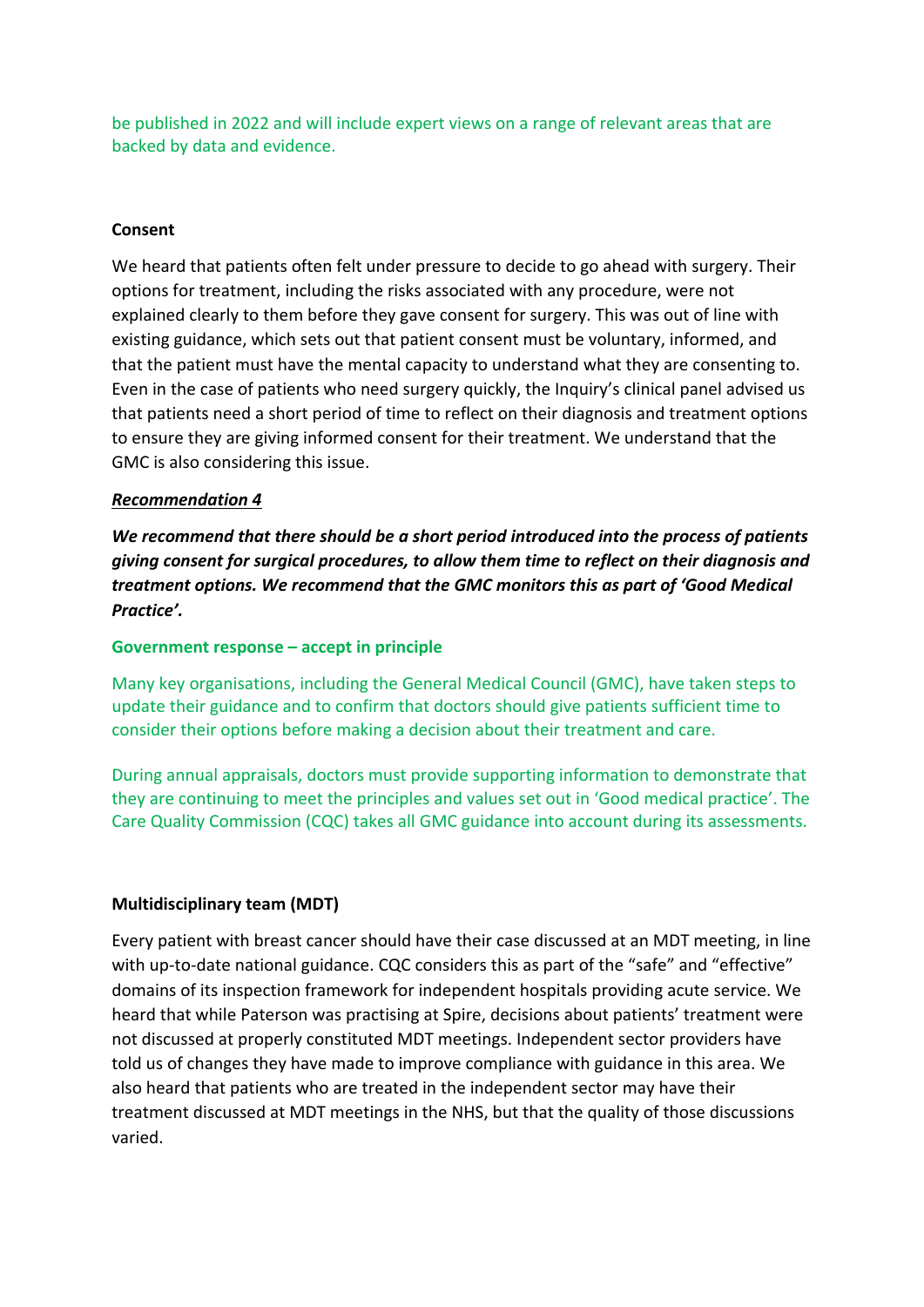### *Recommendation 5*

*We recommend that CQC, as a matter of urgency, should assure itself that all hospital providers are complying effectively with up-to-date national guidance on MDT meetings, including in breast cancer care, and that patients are not at risk of harm due to noncompliance in this area.*

### **Government response – accept**

CQC has now added more detailed and specific prompts on multidisciplinary teamworking to the [inspection framework for diagnostic imaging services in](https://www.cqc.org.uk/sites/default/files/20200715_Acute_NHS_and_IH_Diagnostic_Imaging_service_framework.pdf) NHS and independent acute [hospitals,](https://www.cqc.org.uk/sites/default/files/20200715_Acute_NHS_and_IH_Diagnostic_Imaging_service_framework.pdf) including reference to NHS England and Improvement (NHSEI)'s guidance on [streamlining multidisciplinary team meetings for cancer alliances.](https://www.england.nhs.uk/publication/streamlining-mdt-meetings-guidance-cancer-alliances/)

When assessing providers in the NHS and the independent sector, CQC will continue to seek assurance that patients are not at risk of harm due to non-compliance with this guidance.

### **Complaints**

Patients we saw who were treated in the NHS were not satisfied with HEFT's response to their complaints, and did not appear to know about the role of the Parliamentary and Health Service Ombudsman (PHSO). Private patients treated in the independent sector have no recourse to the PHSO and are directed to the Independent Sector Complaints Adjudication Service (ISCAS), if their hospital subscribes to the service. Private patients did not appear to know of this option. If the hospital does not subscribe to ISCAS, the patient will not have access to independent investigation or adjudication of their complaint.

### *Recommendation 6a*

*We recommend that information about the means to escalate a complaint to an independent body is communicated more effectively in both the NHS and independent sector.* 

### **Government response – accept**

The Parliamentary and Health Service Ombudsman (PHSO) is currently piloting the NHS [Complaint Standards,](https://www.ombudsman.org.uk/complaint-standards) which set out in one place the ways in which the NHS should handle complaints, including the need for organisations to ensure that people know how to escalate to the Ombudsman. These have been developed with the Independent Sector Complaints Adjudication Service (ISCAS), who have included it in their code of practice.

We will continue to work closely with key organisations involved to ensure that standards are reinforced.

### *Recommendation 6b*

*We recommend that all private patients should have the right to mandatory independent resolution of their complaint.*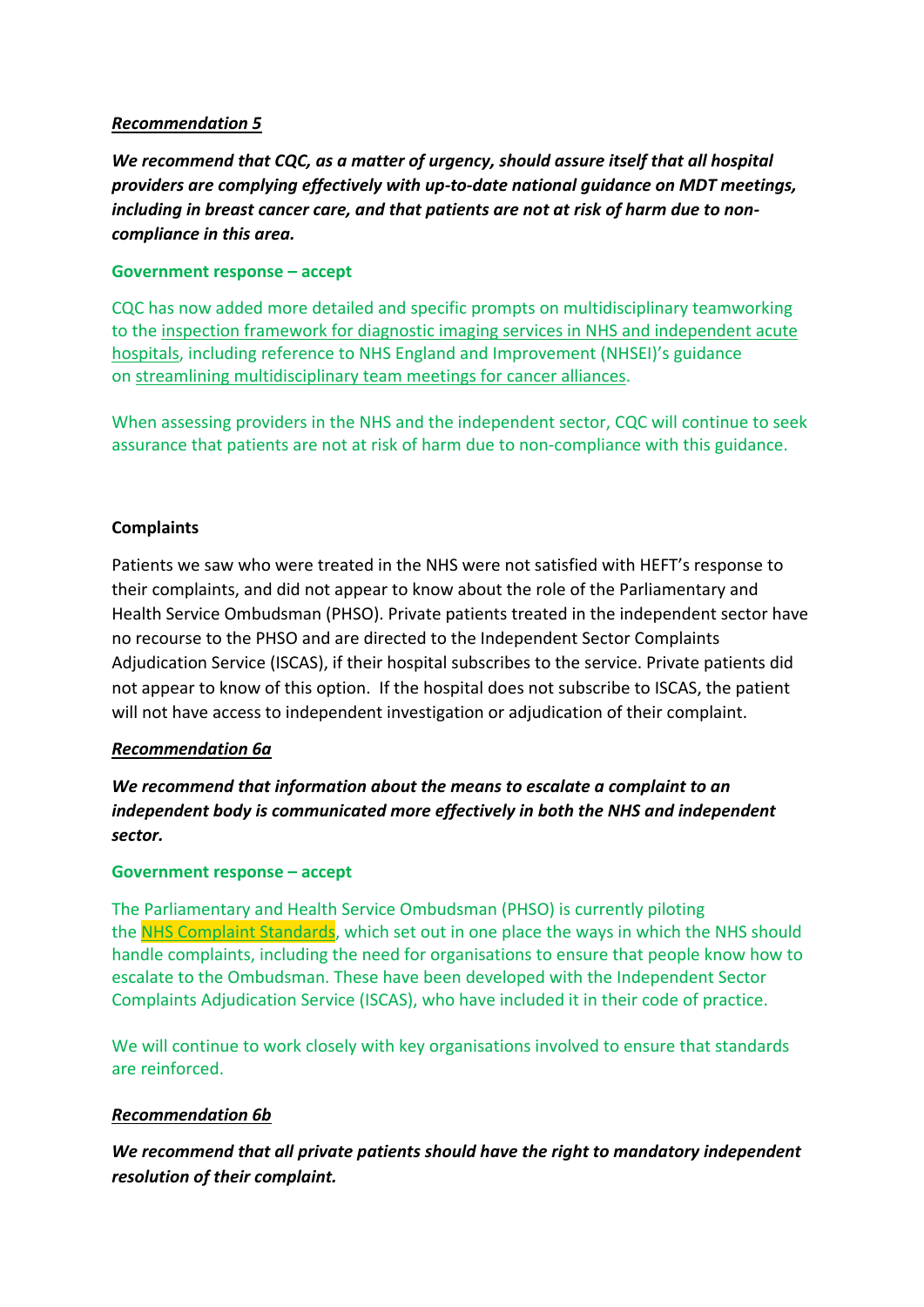### **Government response – accept in principle**

CQC will strengthen its guidance to make clearer that it expects to see arrangements in place for patients to access independent resolution of their complaints regarding independent sector providers.

We will review uptake across the independent sector in the next year, and if uptake is not widespread, we will explore whether current legislation needs to be amended to ensure that all providers make provision for independent adjudication.

### **Patient recall and ongoing care**

We recognise that when Paterson was operating, Solihull Hospital was run by Heart of England NHS Foundation Trust (HEFT). However, the following recommendation is about the current and ongoing care of patients treated by Paterson, so it is addressed to University Hospitals Birmingham NHS Foundation Trust and Spire (UHB). Although there have been assurances from both the Trust and Spire that they have recalled all patients who needed to be, we heard from almost a third of patients who gave evidence to the Inquiry that they have never received communication about recall or attended an appointment. We heard from relatives of deceased patients who had not been given information about the appropriateness of their care. We note that the Trust reviewed, in 2015, all surviving patients of Paterson who had a mastectomy at HEFT. The aim of the Trust's review was to provide advice for each individual patient on the adequacy of their care, and to recommend appropriate follow-up. Patients who had a mastectomy at HEFT have a care plan, where necessary, funded by the NHS. To date, we heard from patients that there has not been an ongoing treatment plan appropriate to their health needs at Spire, although Spire do not accept this.

### *Recommendation 7*

*We recommend that the University Hospitals Birmingham NHS Foundation Trust board should check that all patients of Paterson have been recalled, and to communicate with any who have not been seen.* 

### **Government response – accept**

By August 2020, University Hospitals Birmingham NHS Foundation Trust had contacted all known living patients of Ian Paterson.

By the end of June 2021, the trust had ensured that all known former patients had had their care reviewed, and that any outstanding concerns were addressed in a way that was determined by the patient.

### *Recommendation 8*

*We recommend that Spire should check that all patients of Paterson have been recalled, and to communicate with any who have not been seen, and that they should check that*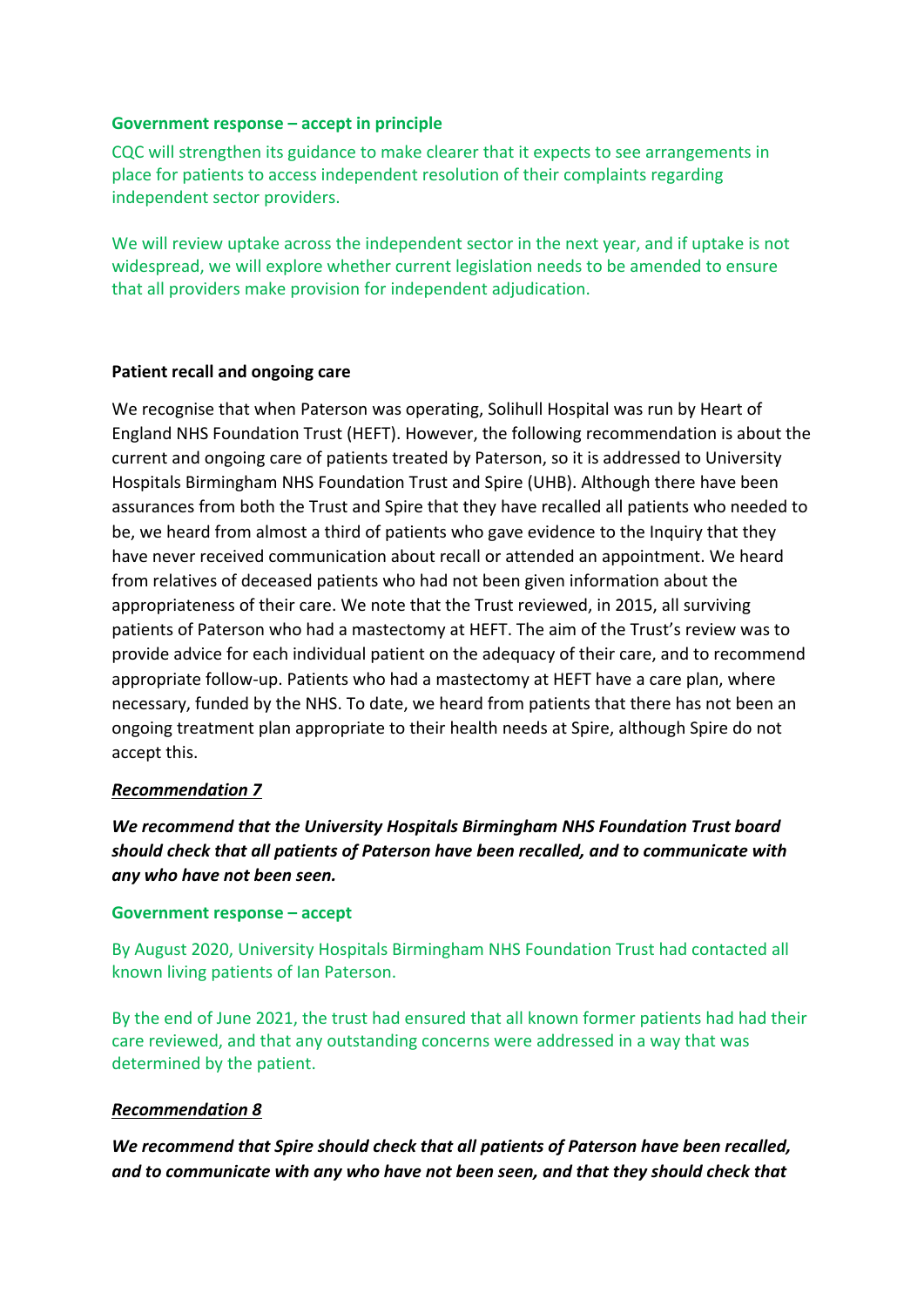### *they have been given an ongoing treatment plan in the same way that has been provided for patients in the NHS.*

### **Government response – accept**

By December 2020, Spire had proactively contacted all known living patients of Ian Paterson to check that their care had been fully reviewed, and that they were getting any ongoing support and treatment that they needed.

Spire have now reviewed the care of over two-thirds of the patients concerned. Spire have prioritised the review of patients according to clinical need, with the most likely in need of new intervention being reviewed first.

We have asked Spire to provide the Department of Health and Social Care (DHSC) with an update on progress in 12 months' time.

#### **Improving recall procedures**

We heard from patients recalled by both HEFT and Spire that their experience of recall was generally inadequate, not patient-focused, and lacked transparency. Patients were often treated as a problem to be solved during the recalls. We also heard that there were no national guidelines to follow at the time, and we understand that this is still the case today.

### *Recommendation 9*

*We recommend that a national framework or protocol, with guidance, is developed about how recall of patients should be managed and communicated. This framework or protocol should specify that the process is centred around the patient's needs, provide advice on how recall decisions are made, and advise what resource is required and how this might be provided. This should apply to both the independent sector and the NHS.* 

#### **Government response – accept**

A national framework has been developed that outlines actions to be taken by organisations in both the NHS and the independent sector in the event of a patient recall. The National Quality Board (NQB) will own the framework, which will be published in 2022 and periodically updated.

### **Clinical indemnity**

Medical defence organisations cover the costs of claims and damages awarded to patients. However, they are not subject to financial conduct regulation, and the indemnity cover they provide is discretionary. The Medical Defence Union used its discretion to withdraw cover since Paterson's activity was criminal. This left patients without cover. In the event of the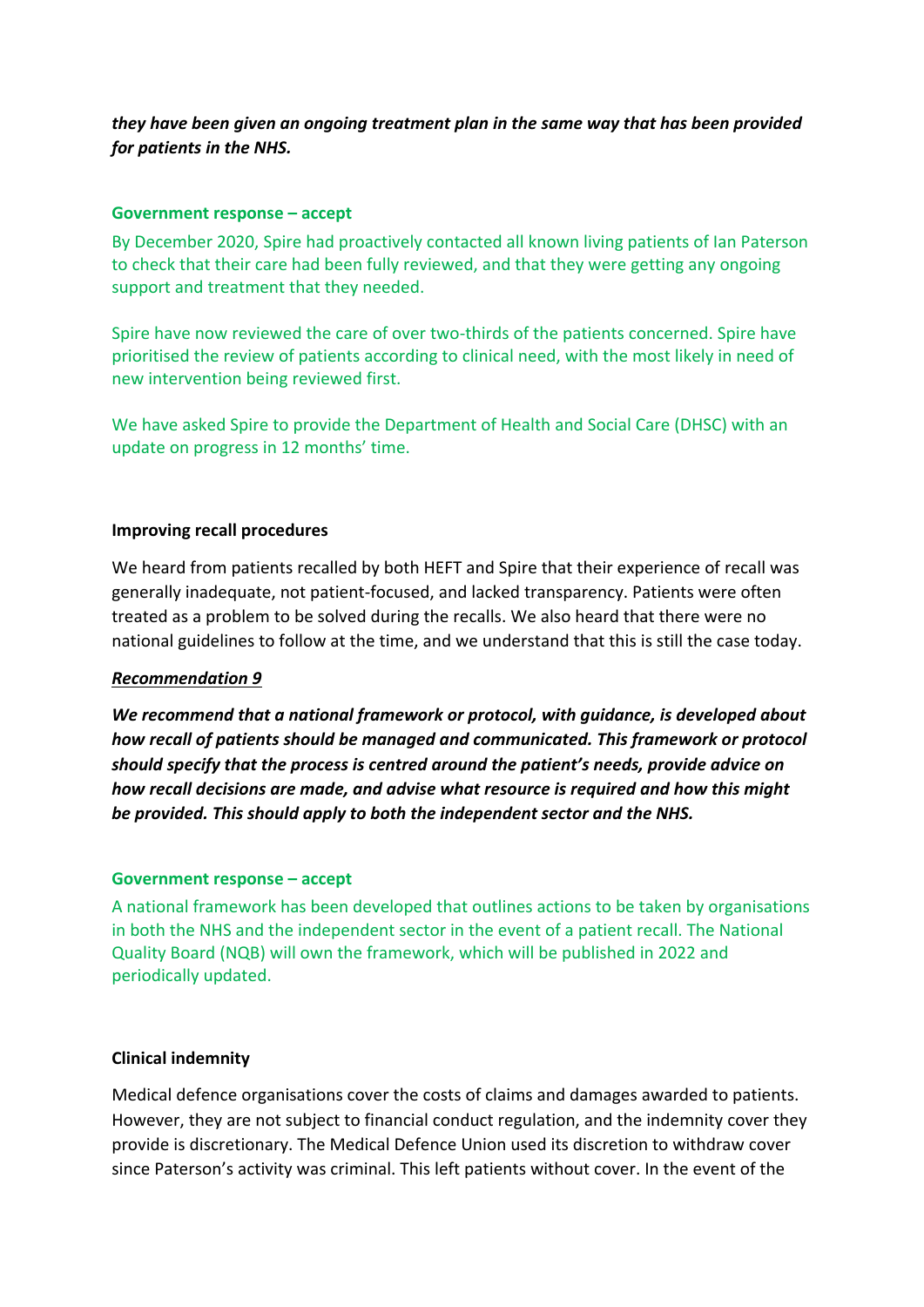medical defence organisation and the hospital failing to provide cover, some witnesses thought there was a need to provide an industry-wide "safety net" so that patients are not left uncompensated. Other witnesses noted that the current system of indemnity cover for consultants working in the independent sector is unregulated, and told us that it should be regulated.

### *Recommendation 10*

*We recommend that the Government should, as a matter of urgency, reform the current regulation of indemnity products for healthcare professionals, in light of the serious shortcomings identified by the Inquiry, and introduce a nationwide safety net to ensure patients are not disadvantaged.*

### **Government response – pending**

In 2018, the government launched a [consultation on appropriate clinical negligence cover](https://www.gov.uk/government/consultations/appropriate-clinical-negligence-cover)  [for regulated healthcare professionals.](https://www.gov.uk/government/consultations/appropriate-clinical-negligence-cover) This sought views on whether to change legislation to ensure that all regulated healthcare professionals in the UK not covered by state indemnity hold regulated insurance, rather than discretionary indemnity.

The government has now extended this programme to consider the issues raised by the inquiry and is committed to bringing forward proposals for reform in 2022.

### **Regulatory system**

In 2018/19, the Care Quality Commission, the General Medical Council and the Nursing and Midwifery Council, had a total annual budget of over £435m per year, and between them employed over 5,200 people. In addition to this, the Professional Standards Authority for Health and Social Care employed a further 40 people with an annual budget of £4m, raised by fees paid by the regulatory bodies it oversees. Despite the scale of the regulatory system, it does not come together effectively to keep patients safe. We also heard that it is not accessible or understood by patients. We do not believe that the creation of additional regulatory bodies is the answer to this.

### *Recommendation 11*

*We recommend that the Government should ensure that the current system of regulation and the collaboration of the regulators serves patient safety as the top priority, given the ineffectiveness of the system identified in this Inquiry.* 

### **Government response – accept**

System and professional regulators have an overarching statutory objective to protect, promote and maintain the health, safety and wellbeing of the public.

The healthcare regulators referenced in the inquiry (GMC, Nursing and Midwifery Council (NMC), and CQC) exist to protect patient safety and this is reflected in their new corporate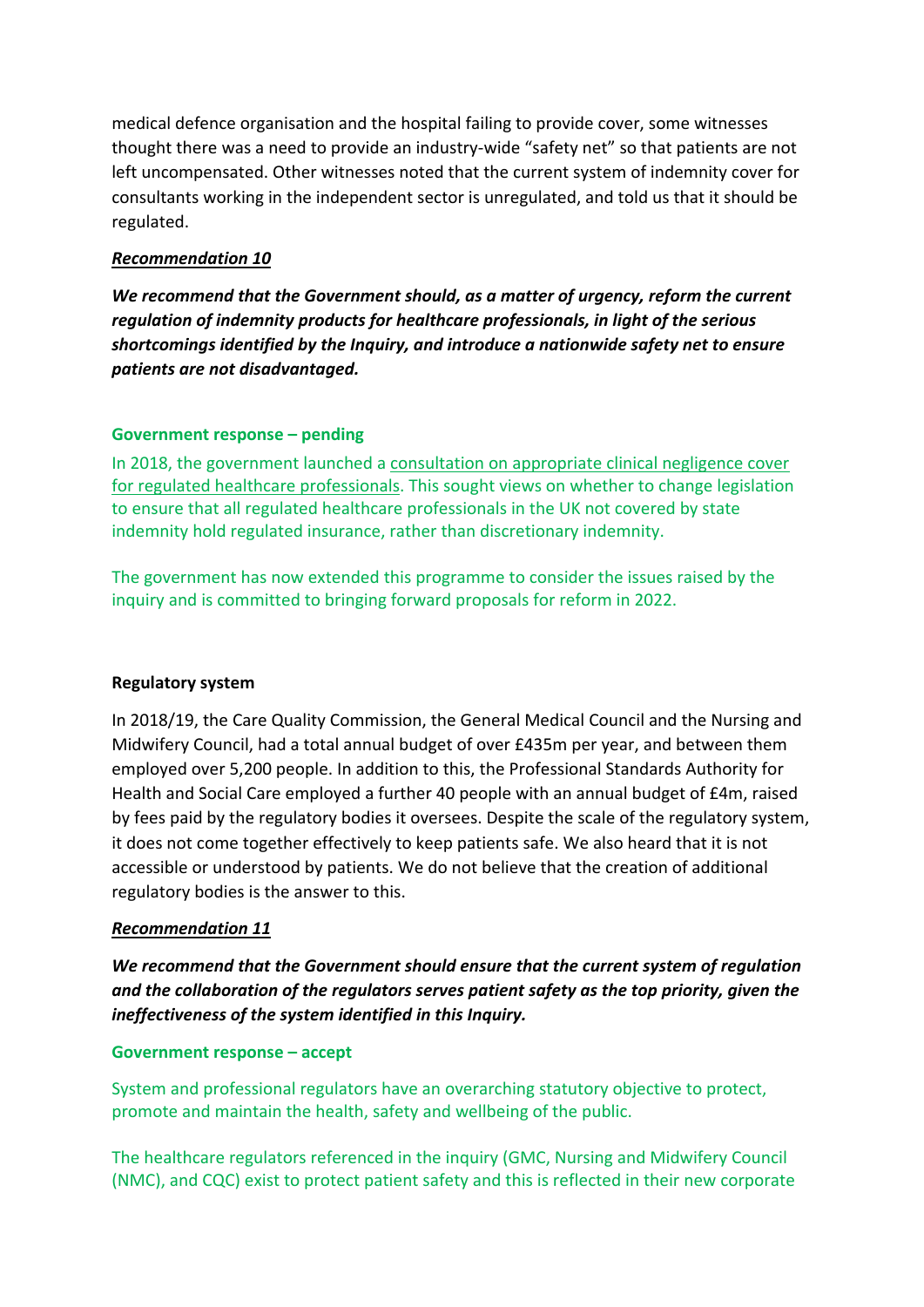strategies. They have also taken a number of actions to encourage information-sharing between organisations and to enable patients and professionals to raise concerns.

DHSC's 2021 consultation [regulating healthcare professionals, protecting the public](https://www.gov.uk/government/consultations/regulating-healthcare-professionals-protecting-the-public) sets out proposals that address the issues raised in the inquiry, including a proposal to place a duty to co-operate on all regulators. DHSC plans to draft legislation in relation to the GMC in 2022.

### **Investigating healthcare professionals' practice and behaviour**

We heard from senior managers and healthcare professionals in both the NHS and the independent sector that Paterson could and should have been suspended by HEFT earlier than he was, given that concerns first began to be raised in the early 2000s. HEFT used the HR process to investigate him, even though the concerns relating to Paterson from 2003 related to his clinical practice. Goldman told us that he was following legal advice and existing guidance in investigating the concerns, using an HR process. We also heard that some of the healthcare professionals who had raised concerns at HEFT in 2007, and who worked alongside Paterson at Spire, did not tell Spire about the concerns until Paterson was suspended in 2011. Goldman told us that he felt he acted appropriately in response to the concerns raised.

### *Recommendation 12a*

*We recommend that if, when a hospital investigates a healthcare professional's behaviour, including the use of an HR process, any perceived risk to patient safety should result in the suspension of that healthcare professional.* 

### **Government response – do not accept**

We agree that exclusions and restriction of practice can be necessary, and in some cases immediate exclusion is an appropriate response while an investigation is ongoing. However, we do not believe it would be fair or proportionate to impose a blanket rule to exclude practitioners in such cases. Such a step may inadvertently cause a chilling effect, dissuading healthcare professionals from raising concerns and negatively impacting patient safety.

It is vital that investigations are robust and conducted in a timely manner. Guidance has been put in place to ensure that concerns are taken seriously, appropriate action taken and that robust investigation processes are implemented, and that clarity on when to exclude a healthcare professional is provided.

### *Recommendation 12b*

*If the healthcare professional also works at another provider, any concerns about them should be communicated to that provider.*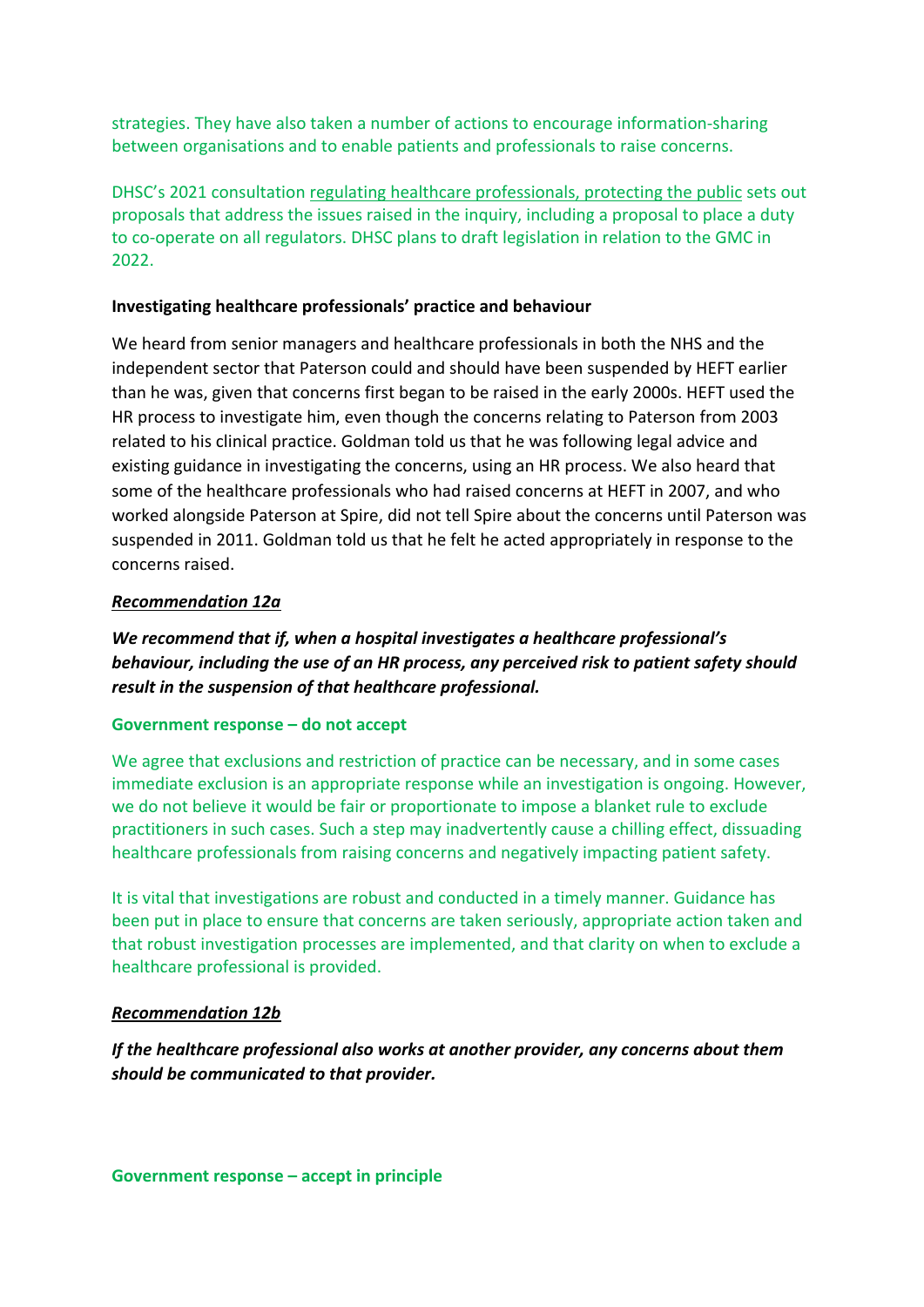The government agrees that, where patient safety is at risk, information should be shared with other providers. However, there must be an element of judgement by providers as they will be taking on responsibility to ensure that this information is appropriate and accurate. Regulators have taken key steps to make it easier for people and organisations to share information regarding patient safety risks. The [Medical Profession \(Responsible](https://www.legislation.gov.uk/ukdsi/2010/9780111500286/contents)  [Officers\) Regulations 2010](https://www.legislation.gov.uk/ukdsi/2010/9780111500286/contents) [\(revised in 2013\)](https://www.legislation.gov.uk/uksi/2013/391/made), which apply to all medical practitioners, have also set out prescribed connections for sharing information regarding performance concerns between health organisations.

### **Corporate accountability**

We heard that many patients treated at HEFT, and many treated at Spire, did not feel that the hospitals took responsibility for what had happened. In the NHS, consultants are employees and the NHS hospital is responsible for their management, and accepts liability when things go wrong. The situation is very different in the independent sector where most consultants are self-employed. Their engagement through practising privileges is an arrangement recognised by CQC. However, this recognition does not appear to have resolved questions of hospitals' or providers' legal liability for the actions of consultants.

### *Recommendation 13*

# *We recommend that the Government addresses, as a matter of urgency, this gap in responsibility and liability.*

### **Government response – accept in principle**

The government is clear that independent sector providers must take responsibility for the quality of care provided in their facilities, regardless of how the consultants are engaged.

The [Medical Practitioners Assurance Framework \(MPAF\),](https://www.ihpn.org.uk/resources/mpaf/) published in 2019 by the Independent Healthcare Provider Network (IHPN), was created to improve consistency around effective clinical governance, and to set out provider and medical practitioner responsibilities in the independent sector.

CQC will continue to assess the strength of clinical governance in providers as part of its inspection activity, taking account of relevant guidance such as the MPAF.

As covered in our response to recommendation 10, we have set out a programme of work that will consider the case for reforms to the provision of indemnity cover. We will use this as our initial approach to dealing with the challenges faced by patients of Ian Paterson in accessing compensation.

We also heard that patients felt that they did not receive any meaningful apology from the hospitals. We understand that apologising was conflated with admitting legal liability. Despite the historical guidance on being open and saying sorry and, more recently, the statutory Duty of Candour, we were provided with no evidence to show how boards accept and implement accountability for apologising.